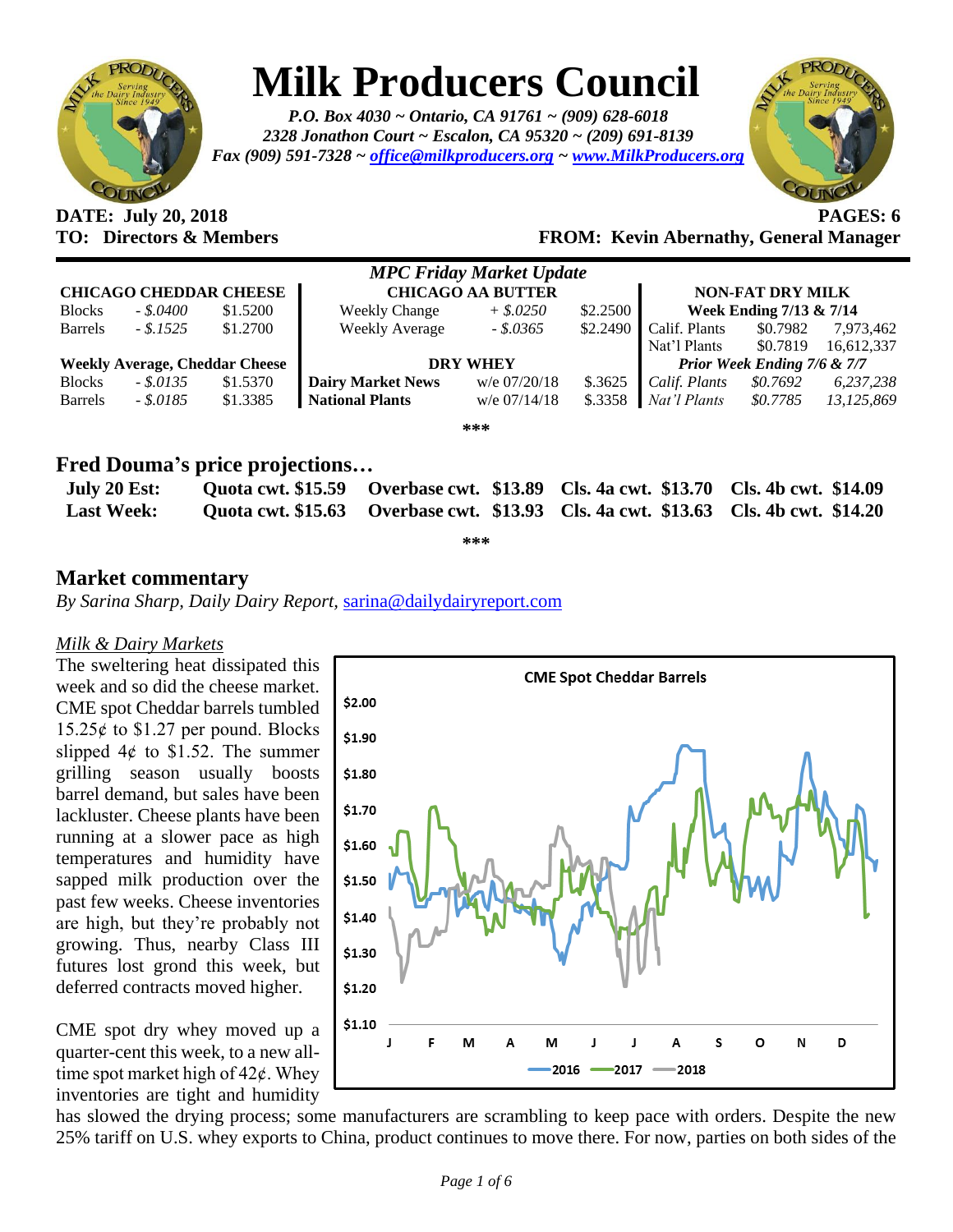transaction are splitting the added levy. However, it remains to be seen if Chinese buyers will find alternative sources for new contracts.



CME spot butter rallied  $2.5¢$  this week to \$2.25. Cream is seasonally expensive and churning has slowed. Domestic demand remains solid, but export opportunities are diminishing as the U.S. discount to product from other major exporters – outside Europe – has eroded.

Spot nonfat dry milk (NDM) climbed  $3¢$  this week to 78.5 $¢$ , the highest value since mid-June. The U.S. milk powder market has been impressively resilient in the face of worsening trade relationships and lower prices abroad. That helped

Class IV futures to regain much of the ground lost last week. The August to December contracts settled  $23¢$  to  $30¢$  higher than last Friday.

Milk powders improved but the other products moved lower at Tuesday's Global Dairy Trade (GDT) auction.

The GDT index fell  $1.8\%$ . compounding the 5% decline at the previous event. Butterfat was unexpectedly weak; the average winning price for butter dropped 8.1%, and anhydrous milkfat fell 5.2%. Cheddar fell 3.3%. These declines were steep enough to outweigh a 0.8% increase in skim milk powder (SMP) prices and a 1.5% improvement for whole milk powder (WMP), despite the fact that milk powders account for most of the GDT volume and make up a much larger share of the trade-weighted



index. The GDT index now stands at six-month lows.

This week the European Commission managed to sell just 5.3 million pounds of SMP out of its Intervention storage program, a pittance compared to the nearly 580 million pounds the government still owns. The Commission lowered its minimum selling price to  $\epsilon$ 1,125 per metric ton, down 70 $\epsilon$  from the June tender. That puts this week's sales at the rough equivalent of 64¢/lb. Bids are scant as buyers seem to be in no rush to tie up more product. It's the summer holiday lull, and they've had ample opportunity to stock up on milk powder at affordable values.

U.S. milk production totaled 18.3 billion pounds in June, up 1.2% from a year ago. It was unusually hot in June, with the third-highest average temperatures and second-highest average minimum temperatures on record. Nonetheless, the year-over-year gain was driven entirely by improved milk production per cow. At 9.404 million head, the dairy herd is exactly the same size as it was a year ago and on par with the previous month, according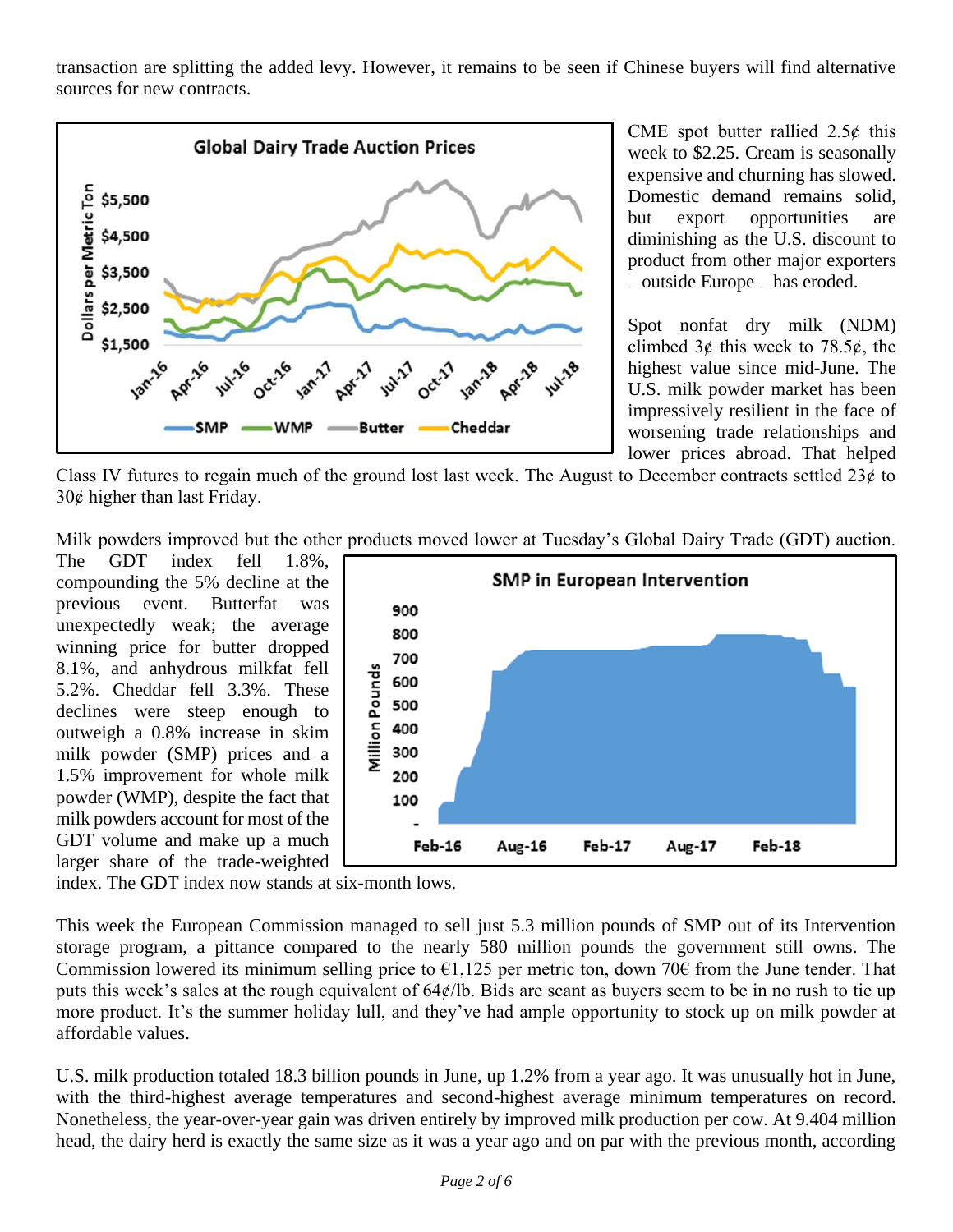

to USDA's assessment. But many of those cows have new homes. There are 14,000 fewer cows in California than there were a year ago, and the dairy herd was down 4,000 head in Michigan, Pennsylvania, and Wisconsin, and 5,000 head in Minnesota and Ohio. Meanwhile, dairy producers added 17,000 head in Colorado, 11,000 head in Texas, 7,000 head in Kansas, and 6,000 head in Idaho.

Once again, growth originated in the Southwest. Output was up 10.7% in Colorado, driven completely by expansions in the milk-cow herd. Production was up 7.4% in Kansas, 6.6% in Texas and 6.3% in Utah. Production was down

on the coasts, with declines of 3.7% in Florida and 2.8% in Oregon and Virgina. Output dropped 1.7% year over year in Ohio, but was higher in most Midwest dairy states. In July, the heat and humidity are likely to slow year-

over-year growth. In the longer run, financial pressures may result in a more sustained contraction in U.S. milk output.

#### *Grain Markets*

The corn and soybean crops wilted this week. Three weeks of oppressive heat and inadequate rains are finally starting to take their toll on crop conditions. The share of the corn crop in good or excellent condition dropped three percentage points last week to 72%, a still historically high rating. Much of the corn crop in the key states of Iowa, Illinois, and Nebraska remains in fine



fettle. However, second-tier states, including Kansas, Michigan, and South Dakota, report much lower condition ratings. Soybean conditions declined two points, with 69% of the crop in good or excellent condition. Both crops are maturing well ahead of schedule, which suggests that this year's silage, grain, and soybean harvests may be unusually early.

When the feed markets touched last week's lows, the trade seemed to be pricing in record-breaking yields. Abovetrend yields are certainly possible, but there are enough trouble spots to warrant higher prices and a cushion in case rains continue to disappoint. September corn settled today at \$3.5525 per bushel, up 14¢. After bottoming last week, September soybeans closed at \$8.5525, up more than  $20¢$ .

#### \*\*\*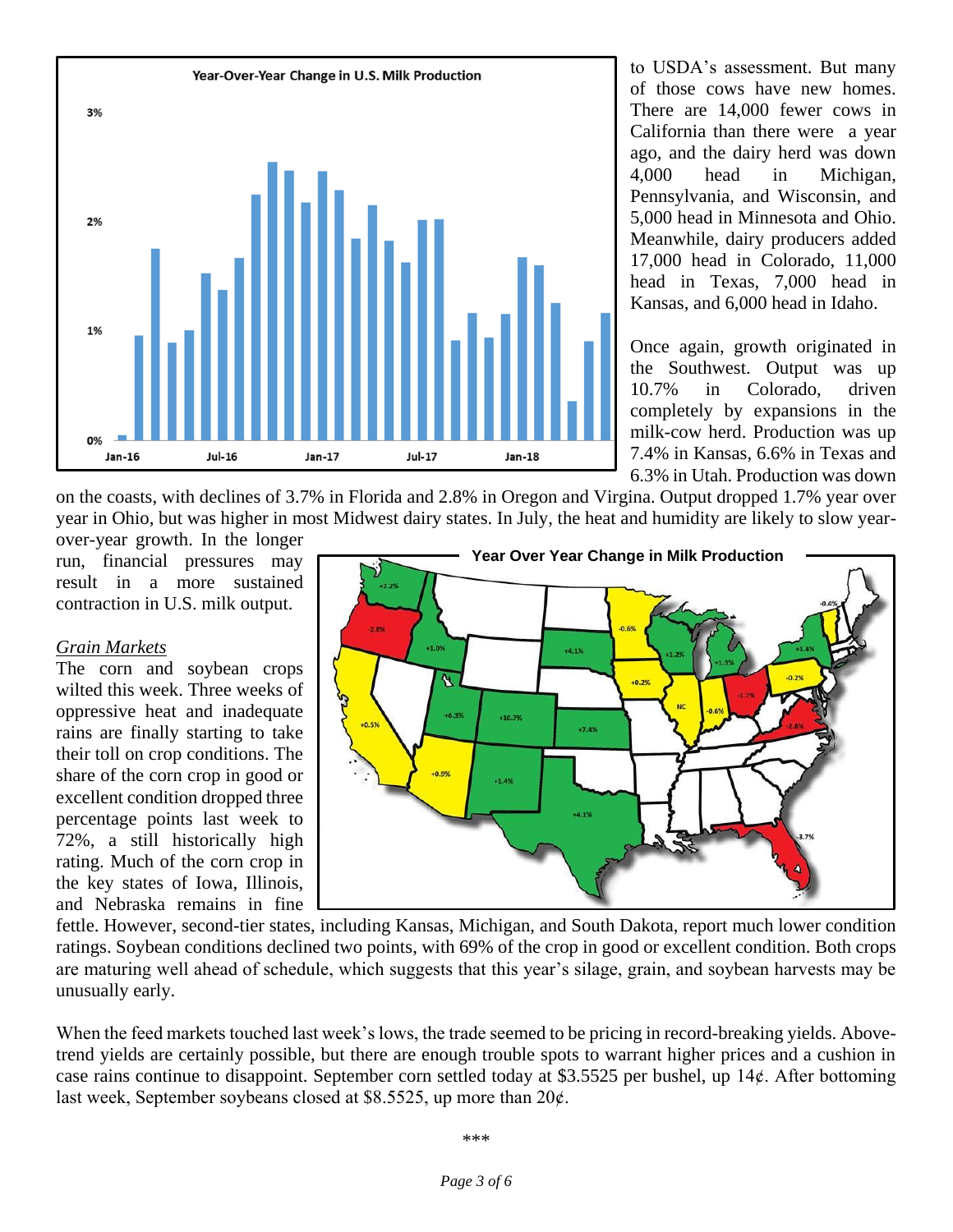## **SGMA: What is it, what's happening and where we are headed on groundwater supply and sustainability in the Central Valley?**

*By Geoff Vanden Heuvel, MPC Director of Regulatory and Economic Affairs*

The passage of the Sustainable Groundwater Management Act (SGMA) in 2014 set in motion a process that will forever influence and affect agriculture in California's Central Valley. That process is well underway, and in my new position with Milk Producers Council, I am attending meetings and conferences with the intention to learn everything I can about how this is going. I thought I would share with you some initial first impressions.

First of all, SGMA requires that every square foot of California sitting over groundwater be assigned to a Groundwater Sustainability Agency (GSA). Local communities had the choice to create their own GSA's made up of some combination of local water agencies or other local government entities, such as a city. Areas that did not voluntarily create a GSA became the responsibility of the County where they were located. Amazingly, virtually every area in California complied with this requirement and is now part of a GSA.

"Critically Overdrafted" areas of California now have until 2020 to produce a Groundwater Sustainability Plan (GSP) that addresses eliminating what the law calls "Undesirable Results". So, what are Undesirable Results? First, the law defines Undesirable Results as the chronic lowering of groundwater levels indicating significant and unreasonable depletion. Secondly, the law mentions a reduction of groundwater storage, followed by sea water intrusion, then degraded water quality and land subsidence, and finally an undesirable result can be the depletion of surface water.

This law is complicated and given the vast differences that exist in California, not only between coastal regions and the Central Valley, but also within regions and even neighborhoods, trying to implement this law is a huge challenge.

So where are we now? In the meetings I attend, I see very serious work being done by true professionals who are doing their best to identify how much water there is. They are gathering data and plugging it into groundwater simulation models. They are figuring out what they know, what they think they know and what they do not have the data to know. Getting good information is vital to making good decisions. What we are trying to measure is below ground and not visible, and because groundwater moves and also exists in various different strata deep underground, it will take a long time to really understand the full picture with regards to the current groundwater conditions of each region.

Some regions have experienced subsidence, which is the permanent lowering the surface of the ground due to depletion of the water under the ground. This situation can cause significant damage to the infrastructure of the community causing very real economic impacts. It seems likely to me that those subsidence areas will be the most proactive in putting together plans and rules that will address the subsidence issue.

In other areas, trying to define a minimum groundwater threshold becomes more subjective. At what point does the lowering of groundwater levels become "chronic, significant and unreasonable?" It seems to me that this is subject to interpretation and in fact the law does assign the duty to make that interpretation to the local GSA's, who must do that in agreement with their neighbors.

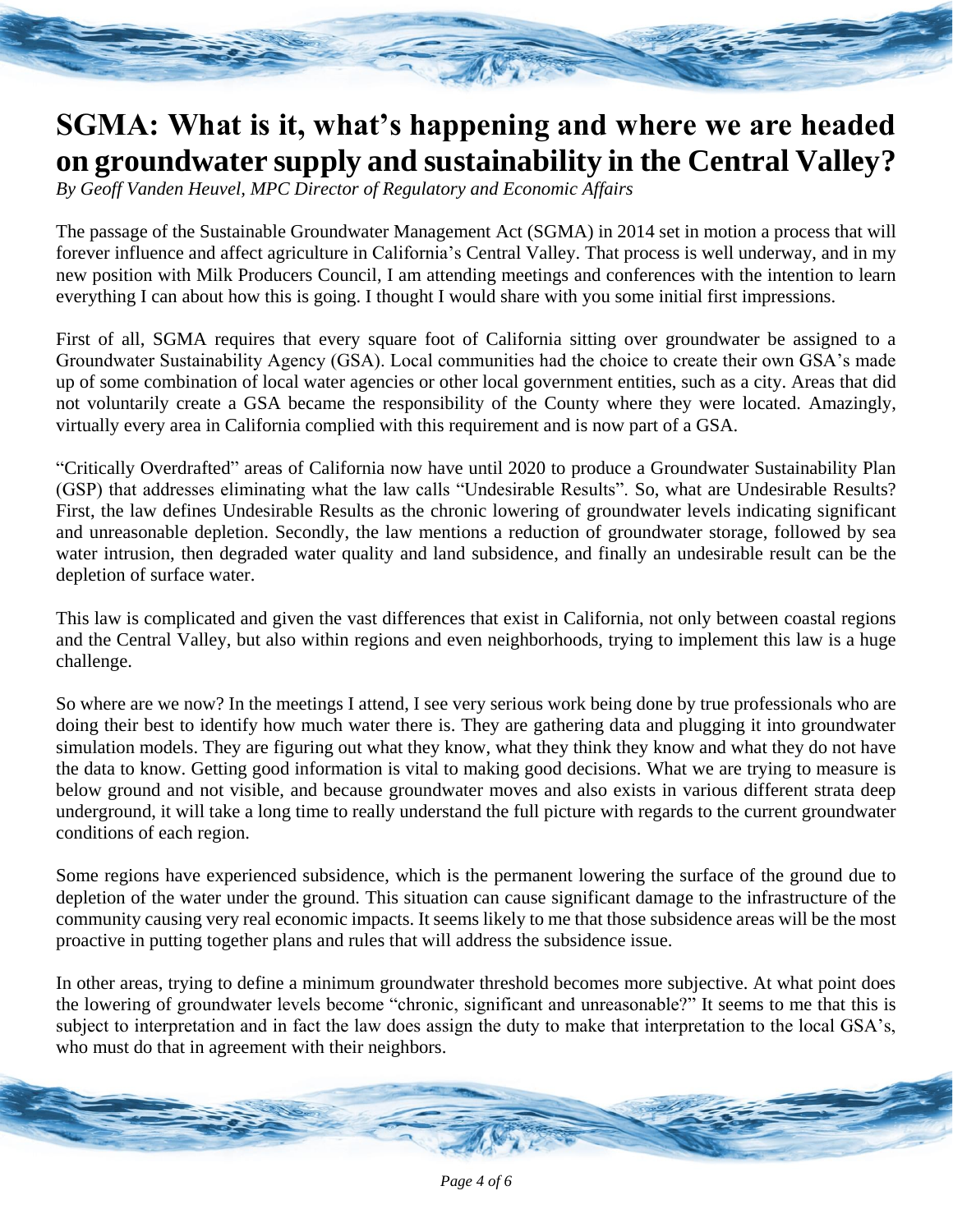Many GSA consultants are at a point where they are beginning to put up preliminary recommendations about these minimum thresholds. It is important that they do that, but it is equally important that the local GSA boards, made up of real people who will be impacted by these thresholds understand the implications, including costs, of these proposed standards. It is very important to remember that SGMA requires a plan but it does not expect or require that "sustainability" be achieved right away. Critically Overdrafted regions have until 2040 to achieve that goal and that reality should be taken into account as the GSA's put their plans together.

In the meantime, what needs to happen? In addition to putting in place the monitoring networks that will provide much better data about what is happening underground, conservation and capturing more water has to be part of the strategy.

Most of the surface water that is easy to capture has already been spoken for and belongs to somebody. There really is only one major tranche of water in California that is still available to be put to beneficial use. It is that water that appears two or three years out of 10 when we have those very wet winters which create flood flows. Putting in place the infrastructure to capture those flows is the challenge worthy of our commitment. The spikes in the chart below show the frequency and volume of water that flows through the Central Valley in those flood years.





*Source: "Replenishing Groundwater in the San Joaquin Valley" – Public Policy Institute of California*